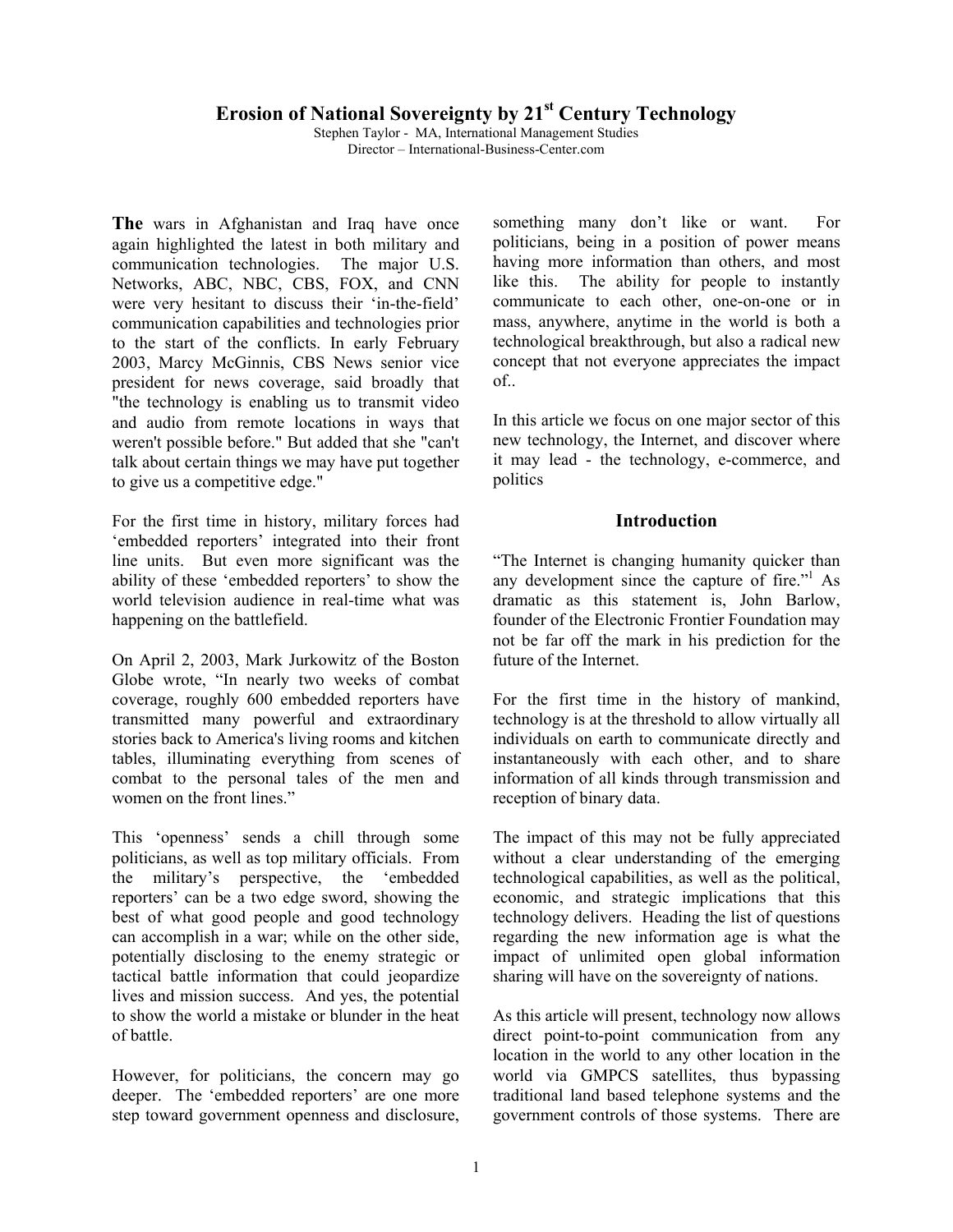currently a number of world organizations and governments focusing on the issues that lie ahead.

These will be outlined in order to help the reader obtain a clearer understanding of the capabilities, concerns, and promises for the future of the Internet and e-commerce.

## **Background**

Sir Donald Maitland in his keynote address for the World Telecommunication Development Conference at Valletta, Malta stated, "The importance of the information society raises questions about the international division of labor, about the structure of corporations, the future of work, the nature of human society, the individual's sense of identity, systems of governance and the meaning of sov[er](#page-7-1)eignty in an independent, interconnected world."2

Since its inception, the International Telecommunications Union (and its precursor organizations) has been at the forefront of coordinating and controlling electrical and electronic communication, starting in Europe in 1865. In a video presentation to the Third International Seminar on New Technologies and Telecommunications Services at Foz do Iguacu, Brazil in November, 1995 the Secretary-General of the International Telecommunications Union (ITU), Dr. Pekka Tarjanne stated, "At issue here are the very principles [of](#page-7-2) national sovereignty and national regulation . . ."<sup>3</sup>

In a 1996 speech in Beijing, China, he said, "But the new global networks raise many more fundamental concerns about the regulation of international commerce – whether it involves trade in goods, services, currencies, information or ideas, -- and the impact of these changes on national so[ve](#page-7-3)reignty, political institutions, and way of life."<sup>4</sup> And in another early 1996 speech in Denmark, Dr. Tarjanne shared that, "For centuries the world has been ordered on the concept of autonomous nation states; but that, too, is changing. . . The fact that telecommunications is now seen as a tradable commodity - rather than a state-provided service [-](#page-7-4) has led to even greater erosion of sovereignty."<sup>5</sup>

Stephen Kobrin frames the issue of sovereignty in an article in *Foreign Policy* magazine by stating,

"The geographical rooting of political and economic authority is relatively recent. Territorial sovereignty, borders, and a clear distinction between domestic and international spheres are modern concepts associated with the rise of the nation-state. Territorial sovereignty implies a world divided into clearly demarcated and mutually exclusive geographic jurisdictions. It implies a world where economic and political control arise from control over territory.["6](#page-7-5)

In his keynote address at the Computer Policy and Law Conference held at Cornell University, David Post compares the American Revolution with the cyberspace revolution. In that context he stated, "We are again facing a fundamental challenge to notions of how laws are legitimately made, at the same time as the structure of the society within which law has been made and applied is changing dramatically. The net is forcing us to ask the most basic question of all in law: Who is the law maker?"<sup>[7](#page-7-6)</sup>

# **Technology**

To appreciate the revolutionary potential of the Internet, it is essential to develop an understanding of its unique technological characteristics. The Internet and its constituent parts, designated as cyberspace, is comprised of tens of thousands of server computers connected together through telephone lines that stretch around the world. Some of these server computers are designated Internet Service Providers (ISP) that act as an Internet connection point for millions of additional computers in homes and offices.

What makes this network, or web, of millions of computers unusual is that no single computer is necessary. If one server becomes inoperable, data is automatically routed through another unit. There is no "master switch" that allows control of the Internet, no government that can stop it, no jurisdiction can control it.

As a total worldwide system, the Internet's vulnerability is in the lines that connect the individual computers. These telecommunication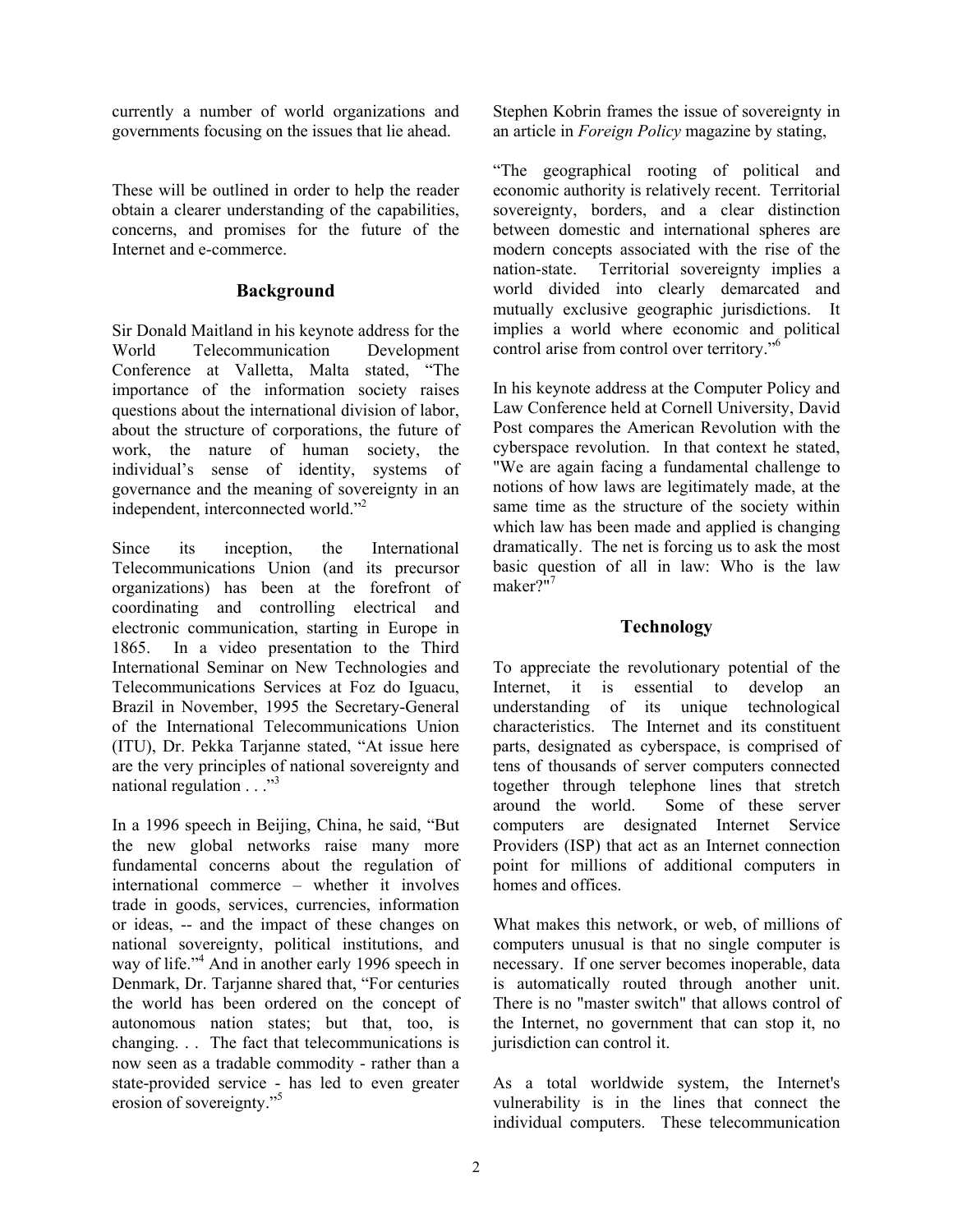lines are controlled both by government and private international telephone companies, depending on where in the world the lines are located.

Over the years, the primary function of the International Telecommunications Union (ITU) has been to oversee and ensure interconnection and interoperability of national systems on a technical and administrative basis.<sup>[8](#page-7-7)</sup>

With today's technology, a country that desires to limit its citizens' access to the Internet can block data transfers over the telecommunication lines at the border, transborder data flow (TDF), or at individual telephone central offices. In essence, under current technology, a country can maintain its territorial sovereignty by "cutting" the lines of communication, if it so desires.

However, now implemented is a new technology that may be the catalyst for fundamental global socioeconomic, political, and financial shifts that cannot yet be imagined.

The Global Mobil Personal Communications Services (GMPCS) are comprised of (1) a constellation of non-geostationary orbit (NGSO) Ka band satellites that are constantly traversing the earth at either medium earth orbit (MEO) or relatively low earth orbit (LEO) altitudes and (2) low power earth terminals, similar to a cell phone, that communicate directly with the LEO.

Currently deployed GMPCS systems are Iridium, ICO, Globalstar, and Odyssey. Each offers services that include voice, video, FAX, and data. These early entrants only hint at the potential, not only for data access from virtually anywhere in the world, but also for supplying telephone service in developing countries where the cost of land based systems is prohibitive.

Market studies project potential GMPCS subscribers at 34[.9](#page-7-8) million by  $2010$ .<sup>9</sup> As NGSO systems have moved from the design stage to implementation, capabilities continue to improve, and costs decrease. The Ka band satellites utilize high data rates with improved compression algorithms that support mobile video on demand.

As these new GMPCS systems continue to evolve, and terrestrial technology such as fiber optic, microwave, and copper wire improves, the ability to connect the world via the Internet moves technically closer to fruition. In a lecture at the UC Berkley Law School, Dr. Pekka Tarjanne said, "We are witnessing the end of the old regime of 'inter-national' telecommunications based on national sovereignty and correspondent relations. As we enter the global information society, the question is: what will replace it?" $10$ 

# **Capabilities**

Synonymous descriptors for the Internet are information or digital highway, which from an historic perspective overlays nicely with past methods of moving products of commerce between sellers and buyers around the world.

Early civilization used causeways, then waterways, railways, highways, and eventually airways to respond to the timely needs of world markets; and now the evolution, some say revolution, is moving to the digital way. As *Information* becomes *the product*, just as agriculture and machines were in their age, its value relies on life cycle. Farmers were controlled by the four seasons and time to spoilage; industrial plants and equipment manufacturers work with life cycles from weeks to years. However, in the digital age, life cycles may be as short as a few seconds. $^{11}$  $^{11}$  $^{11}$ 

Although binary bits and bytes are technically the means of sending information via the Internet, it is what that data represents that is significant. To expand on this, an image of anything visible can be converted to binary code data; a recording of any sound can be converted to binary code data; the physical movements of any machine can be programmed or sensed and converted to binary code data; a myriad of specialized sensors can output binary code data; and, programs that manipulate all these data sources use binary code.

For example: a designer in the United States can create a three dimensional object on a computer and send the digital representation of that design to a computer controlled milling machine in China.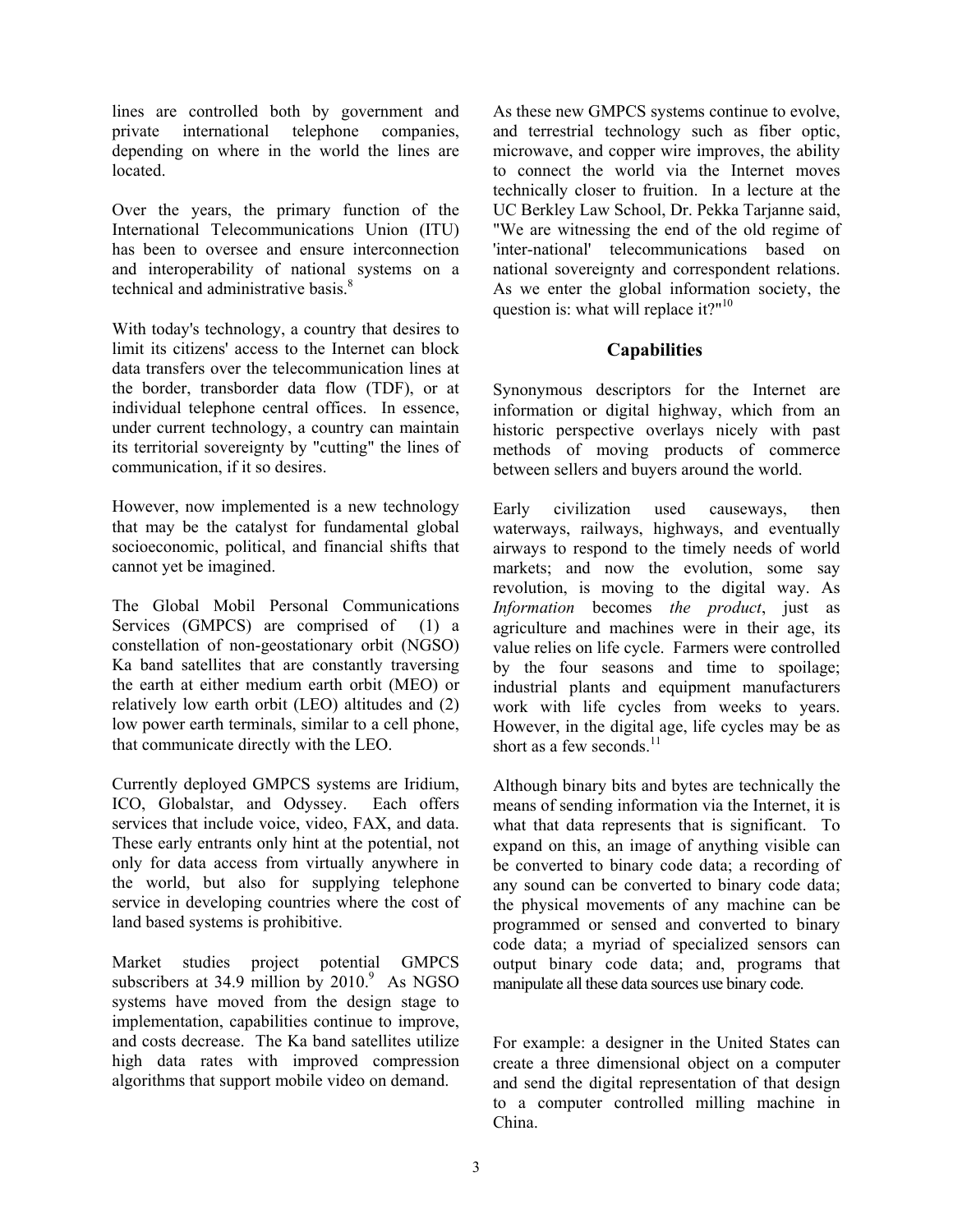The machine operator in China doesn't even know what the finished object will look like, until the machine completes its operatio[ns.](#page-7-11) Another example: as sensor transception<sup>12</sup> technology improves, the ability to recreate tactile feeling over the Internet will become viable. This has potential application in the medical field for long distance diagnosis capabilities.

It is difficult to appreciate the magnitude of change that the Internet and data transfer technology will create in the world. It is safe to say that a significant portion of the world's population will be impacted by the expanded growth of the Internet and e-commerce over the next 20 years.

#### **e-commerce**

Perhaps a more appropriate metaphor than ecommerce is *i-commerce* for *instant-commerce,* for that is what cyberspace and the Internet represent. It gives a person or company the ability to instantly access information and services, acquire merchandise, and transfer funds around the globe at the speed of light. It has the power to inundate and educate the masses with information not previously available to much of the world's population.

By the origin of the Internet being U.S., the predominant e-language is English. As world populations gain access to Cyberspace via the Internet, they will become more knowledgeable about the United States, reinforcing America's role of world leadership, particularly in the field of business.

In *The WTO Basic Telecommunications Agreement* introduction, a review of successful agreements in information technology, basic telecommunications services and financial services are highlighted, with the statement, ". . . it has become clear to the leadership of the WTO, and that of other international organizations, that these sectors are all parts of a more comprehensive development, driven in large part by electronic information technologies, which binds together trans[po](#page-7-12)rtation and content, trade, culture and politics."<sup>13</sup>

With the advent of the Internet and e-commerce, the need for multilateral regulations is becoming clear, as stated by Renato Ruggiero, Director-General of the World Trade Organization in a speech at the Third Conference of Transatlantic Business Dialogue (TABD) in Rome, Italy, November 7 1997,

"The problem is not globalization as some think; the problem is governance.

. . . the globalization process itself underscores the logic of global rules for global firms operating in a global marketplace. As firms increasingly internationalize their production and distribution systems, and as economies become increasingly integrated, it is in no one's economic interest to have a fragmented system with fragmented rules and even perhaps a fragmented dispute settlement system. This is even more true in the world of borderless technologies we are now entering - a world where economic activity in areas like telecommunications, financial services, and electronic commerce will more and more take place in a single, global economic space, one which is basically indifferent to distance, time and geography. In this borderless information economy, regional preferences become an increasingly inadequate - even anomalous instrument for managing the integration process.["14](#page-7-13)

When the term electronic commerce, or ecommerce is used, what does it refer to? Initially, UNCITRAL began exploring electronic data interchange (EDI) and its role in international commerce in the mid 1980s. The American Bar Association (ABA) was also actively investigating and preparing a report on electronic messaging in 1988, and eventually formed a Committee on the Law of Commerce in Cyberspace (CLCC) which today has seven subcommittees, three task forces, and one work group listed on their Web site.<sup>[15](#page-7-14)</sup> Internationally, the OECD has identified the following organizations to play an important role in developing and implementing solutions to specific problems confronting electronic commerce: UNCITRAL for the revision of commercial law and digital signatures; the World Intellectual Property Organization (WIPO) for intellectual property rights; the World Wide Web Consortium  $(W<sup>3</sup>C)$  for Internet standards and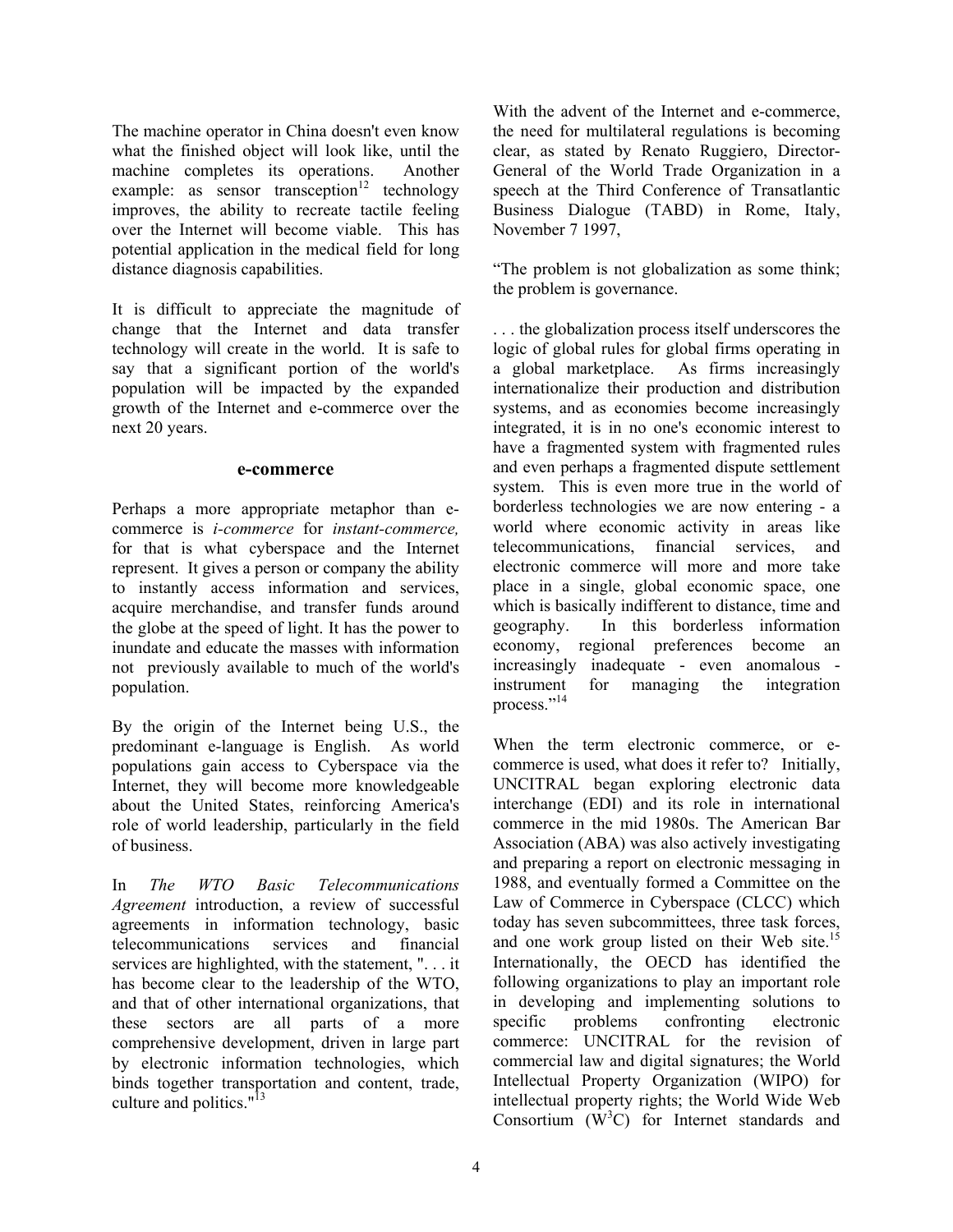technological protocols for self-regulatory mechanisms; the World Trade Organization (WTO) for telecommunications access agreements; and, the World Customs Organization (WCO) for simplifying customs clearance procedures.<sup>16</sup>

## **Legal Issues**

Legal issues abound in cyberspace, however progress to resolve and clarify them appears to be more harmonious than past international business transitions. This is due to several unique characteristics.

First, the Internet, cyberspace, and electronic commerce are still a relatively new phenomenon; therefore, many countries do not have established laws and regulations that must ultimately be harmonized. Each governing body is starting anew. In this regard, Christopher Caine, Government Programs Vice President for IBM, indicates that governments want private industry to take the lead with the Internet.<sup>17</sup>

Second, the technology, as discussed above, does not reside in a single building under the control and power of a single entity. It is spread among millions of independent computers and peripheral devices making it relatively difficult for oversight or control; therefore, any management of cyberspace must be developed cooperatively.

Thomas Smedinghoff, Chair of the Electronic Commerce Division of the ABA Section of Science and Technology, stated at the Aspen Summit in June 1998, "But I think much more so than at any other time or in any other area of the law are we seeing more of a community effort going on here. And I think, given that electronic commerce is by its very nature international, that's going to be where the primary focus is going to have to be."<sup>18</sup>

Third, although significant attention is being addressed toward the Internet and cyberspace, most world politicians and business leaders have not yet comprehended the direction this technology is headed, and more importantly, the impact that it will have.

In describing the coming global information infrastructure (GII), Joel Reidenberg states that,

"Laws, regulations, and standards can, do, and will affect infrastructure development and the behavior of GII participants. Rules and rulemaking do exist. However, the identities of the rule makers and the instruments used to establish rules will not conform to classic patterns of regulation."<sup>19</sup>

One suggestion for the territorial complexities facing Cyberspace and governments is offered by David Johnson and David Post in their paper *Law And Borders -- The Rise of Law in Cyberspace*. The suggestion is the application and balance of the doctrine of "comity" with "delegation" to Cyberspace.

"Despite the seeming contradiction of a sovereign deferring to the authority of those who are not its own subjects, such a policy makes sense, especially in light of the underlying purposes of both doctrines. Comity and delegation represent the wise conservation of governmental resources and allocate decisions to those who most fully understand the special needs and characteristics of a particular "sphere" of being. Although Cyberspace represents a new sphere that cuts across national boundaries, the fundamental principle remains."[20](#page-7-19) 

For those who can appreciate what is on the horizon, the questions currently being asked are of crucial importance. And the answers will shape the world of tomorrow.

#### **Summary**

There appears to be two threats to the sovereignty of nations that arise from the Internet, Cyberspace, and e-commerce. First, through their desire to participate in the new world economy via the Internet and international telecommunications systems, nations must agree to and adopt international laws and regulations that in essence usurp their individual control and sovereignty. In this case, they have decided and agreed to negotiate away some degree of their sovereignty.

Second, governments are concerned about the loss of their "informational sovereignty", as the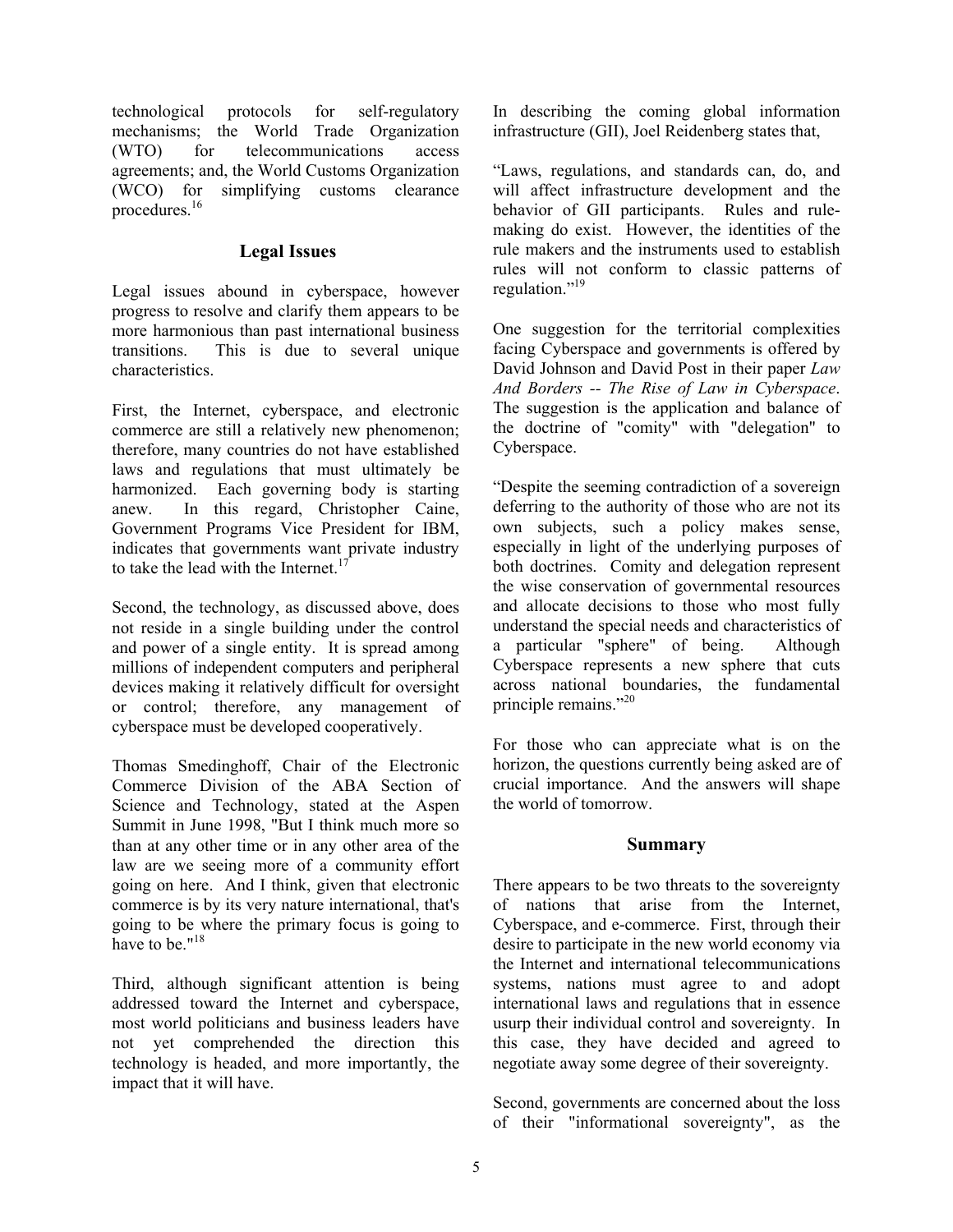technology of worldwide interconnection becomes prolific, the ability to monitor, control, or stop any individual communication becomes exceedingly difficult $^{21}$ 

There appears little doubt that sovereignty, as we know it today, will be diminished, and with it the centralized control and power of governments.

This article opened with John Barlow's astonishing statement about the significance of the Internet and Cyberspace, comparing its impact to that of the harnessing of fire by early man.

It appears that Donald J. Johnston, Secretary-General of the Organization for Economic Cooperation and Development (OECD) goes even further in his preface to the OECD commissioned Sacher Report - *Electronic Commerce -- Opportunities and Challenges for Government*,

"Our generation stands on the very cusp of the greatest technological revolution that mankind has ever faced. Some compare this age of electronic communication with the arrival of the Gutenberg press, or with the industrial revolution. Yet this revolution when it has run its course may have a greater impact on the planet than anything that has preceded.

The applications of electronic transmissions are just beginning to be felt... and the breadth and depth of what lies ahead is only beginning to be fathomed. How and where we are educated, where and how we work and live, our health care systems, our shops, our commerce, our reading, our leisure… no part of human enterprise will be spared. Even our notions of sovereig[nty](#page-7-21) and governance could be profoundly affected."22

#### **Postscript**

Technology continues to offer peoples of the world an opportunity to improve their ability for person-to-person communication. In addition to all the capabilities highlighted in this article, other significant world change will be brought about in the next ten to twenty years by items like the personal audio translators. These devices will 'listen' to a person talk, immediately translate, and then play it in a voice very similar to the original speaking voice of the talker. They will be small in size, eventually integrated into communication devices like phones.

Satellite phones will also get smaller and less expensive, and eventually will be as common as today's cell based technology – including the video capabilities.

What will all this technology accomplish?

We all agree that it will create changes around the world, but specifically where will those changes lead us? That's anyone's guess, as no one has the definitive answers today. They always appear tomorrow☺

The www.InternationalBusinessCenter.org is interested in what you think. [Send your](mailto:NewWorld@ibc-mail.com) [comment](mailto:NewWorld@ibc-mail.com)s and thoughts to  $NewWorld@ibo$ mail.com .

<sup>1</sup> Comments made by John Barlow, founder and vice president of the Electronic Frontier Foundation, as a panelist on the Politics, Government, and Digital Technology forum, Aspen Summit June 26, 1998 sponsored by the Progress and Freedom Foundation at <http://www.pff.org

<sup>2</sup> Speech by Sir Donald Maitland, author of the "Missing Link" published in 1985 as a report of the Independent Commission for World-Wide Telecommunications Development. Excerpts from his Valletta, Malta keynote address are available at <http://www.itu.int/newsroom/press/releases/1998/98- 11.html

<sup>3</sup> Video presentation by Dr. Pekka Tarjanne, Secretary-General, International Telecommunications Union (ITU), "Third International Seminar on New Technologies and Telecommunications Services", SEMINT 95, Foz do Iguaçu, Paranà, Brazil, 6-9 November 1995, speech available at <http://www.itu.int/speeches/1995/sp17/speech17.htm

4 Speech by Dr. Pekka Pekka Tarjanne, Secretary-General, International Telecommunications Union (ITU), "Telecommunications in the Era of Global Electronic Commerce: The Search for New Foundations", Beijing International Convention Center, People's Republic of China, 20 March 1996, speech available at

l

<sup>&</sup>lt;http://www.itu.int/speeches/1996/tarjanne/beijing\_20 \_03\_96.htm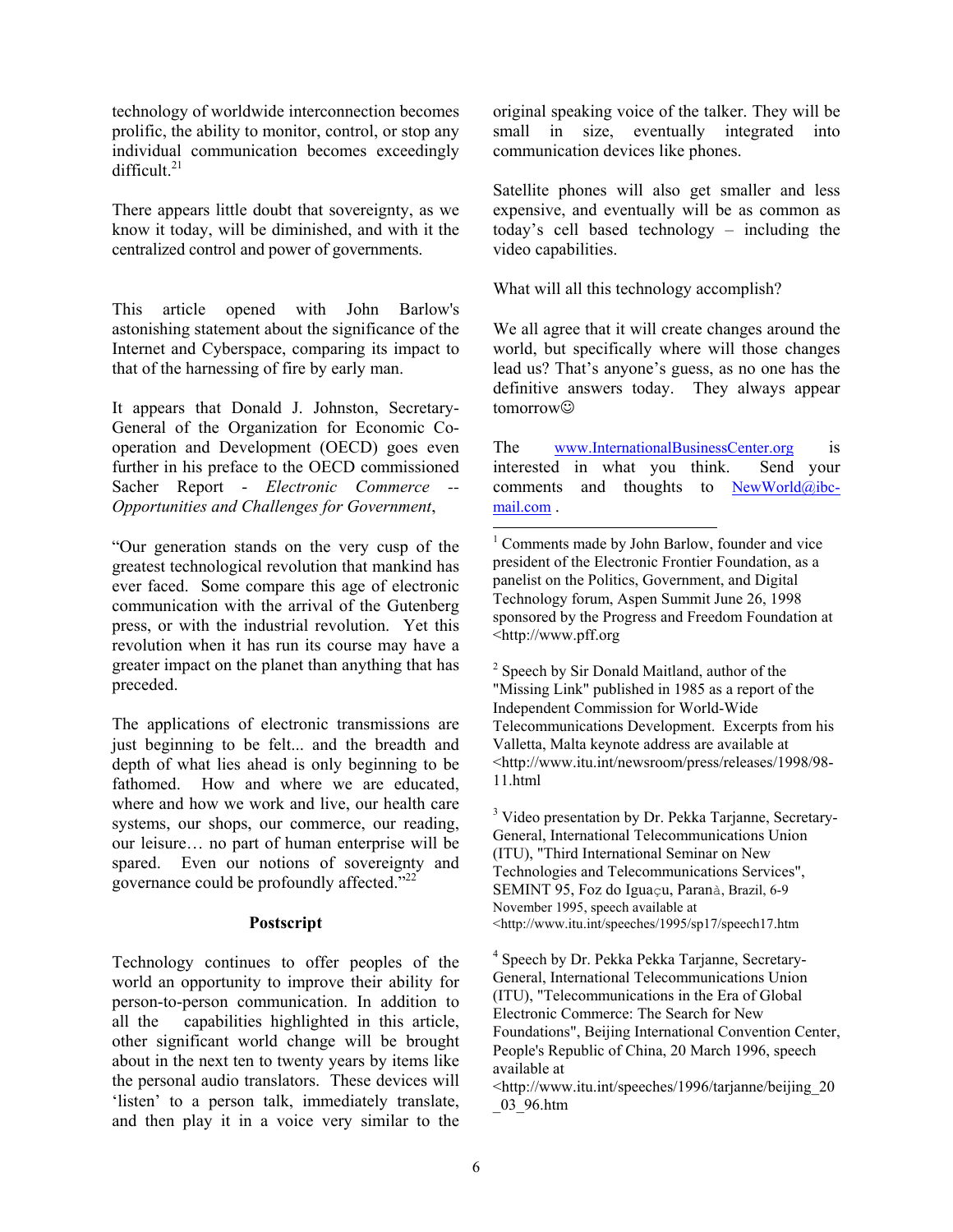5 Speech by Dr. Pekka Pekka Tarjanne, Secretary-General, International Telecommunications Union (ITU), "The Changing Relationship Between National and International Regulations", Center for Tele-Information (CTI), Course for Telecom Regulators, HelsingØr, Denmark, 28 January 1996, speech available at

-

<http://www.itu.int/speeches/1996/tarjanne/helsigor\_2 8\_01\_96.htm

6 Korbin, Stephen, Electronic Cash and the End of National Markets. Foreign Policy, Summer 1997 Number 107, 74-5 This paper develops themes raised at a discussion of electronic money at the 1997 annual meeting of the World Economic Forum in Davos, Switzerland

 $7$  Keynote address by David Post titled The Cyberspace Revolution given at the Computer Policy & Law Conference, Cornell University, July 9, 1997 Available at <http://www.cli.org/DPost/cornell.html

8 Lecture by Dr. Pekka Tarjanne, Secretary-General, International Telecommunications Union (ITU), "The Limits of National Sovereignty: Issues for the Governance of International Telecommunications", University of California Berkley Law School, 28 September 1995 available at <http://itu.int/speeches/1995/sp9/speech9.htm

<sup>9</sup> Market study conducted by Pyramid Research and reported in Policy Challenges and Opportunities for Global Mobile Personal Communications by Satellite: The Globalstar Viewpoint by Douglas Dwyer, President, Globalstar available at <http://www.itu.int/pforum/paper3-e.htm

<sup>10</sup> Lecture by Dr. Pekka Tarjanne, Secretary-General, International Telecommunications Union (ITU), "The Limits of National Sovereignty: Issues for the Governance of International Telecommunications", University of California Berkley Law School, 28 September 1995 available at <http://itu.int/speeches/1995/sp9/speech9.htm

<sup>11</sup> Concept presented by Michael Maibach, Government Affairs Vice President, Intel during panel discussion at the Politics, Government, and Digital Technology forum, Aspen Summit June 26, 1998 sponsored by the Progress and Freedom Foundation at <http://www.pff.org

 $12$  Transception is the ability to receive an exact representation of what was sent, without distortion or modification. In the case of touch, the recipient tacitly

"feels" the object that is being remotely sensed as if being physically at the remote site - Author.

l

<sup>13</sup> Taylor, Richard J.D., Ed.D. and Jussawalla, Ph.D., "The WTO Basic Telecommunications Agreement: Evolving Multilateral Regulatory Paradigms and the Developing World", Pennsylvania State University

<sup>14</sup> Ruggiero, Renato, "Regional Initiatives, Global Impact, and the Multilateral System", reprinted in I-Ways, Fourth Quarter 1997, pp. 16-19

<sup>15</sup> American Bar Association Section of Business Law, Cyberspace Law Committee located at http;//abanet.org/buslaw/cyber/home.html

<sup>16</sup> "Dismantling the Barriers to Global Electronic Commerce" DSTI/ICCP(98)13/Final report from OECD, distributed 6 July 1998

<sup>17</sup> Comments made by Christopher Caine, Government Programs Vice President, IBM Corporation, as a panelist on the Politics, Government, and Digital Technology forum, Aspen Summit June 26, 1998 sponsored by the Progress and Freedom Foundation, available at <http://www.pff.org

<sup>18</sup> Comments made by Thomas J. Smedinghoff, Chair, Electronic Commerce Division, American Bar Association, Section of Science and Technology, as a panelist on the Politics, Government, and Digital Technology forum, Aspen Summit June 26, 1998 sponsored by the Progress and Freedom Foundation, available at <http://www.pff.org and ABA Electronic Commerce Division Home Page at <http://www.abanet.org/scitech/ec/home.html

<sup>19</sup> Reidenberg, Joel, Governing Networks and Rule-Making in Cyberspace

20 Johnson, David R., Post, David G., "Law And Borders -- The Rise of Law in Cyberspace", May 1996, available at <http://www.cli.org/X0025\_LBFIN.html

 $21$  "It is currently considered impossible to distinguish between bitstreams carrying socially acceptable messages and those carrying illegal or undesirable messages. The notion of 'bitstream policemen', even if possible, does not seem desirable." Quote from lecture by Dr. Pekka Tarjanne, Secretary-General, International Telecommunications Union (ITU), "The Limits of National Sovereignty: Issues for the Governance of International Telecommunications", University of California Berkley Law School, 28 September 1995 available at <http://itu.int/speeches/1995/sp9/speech9.htm